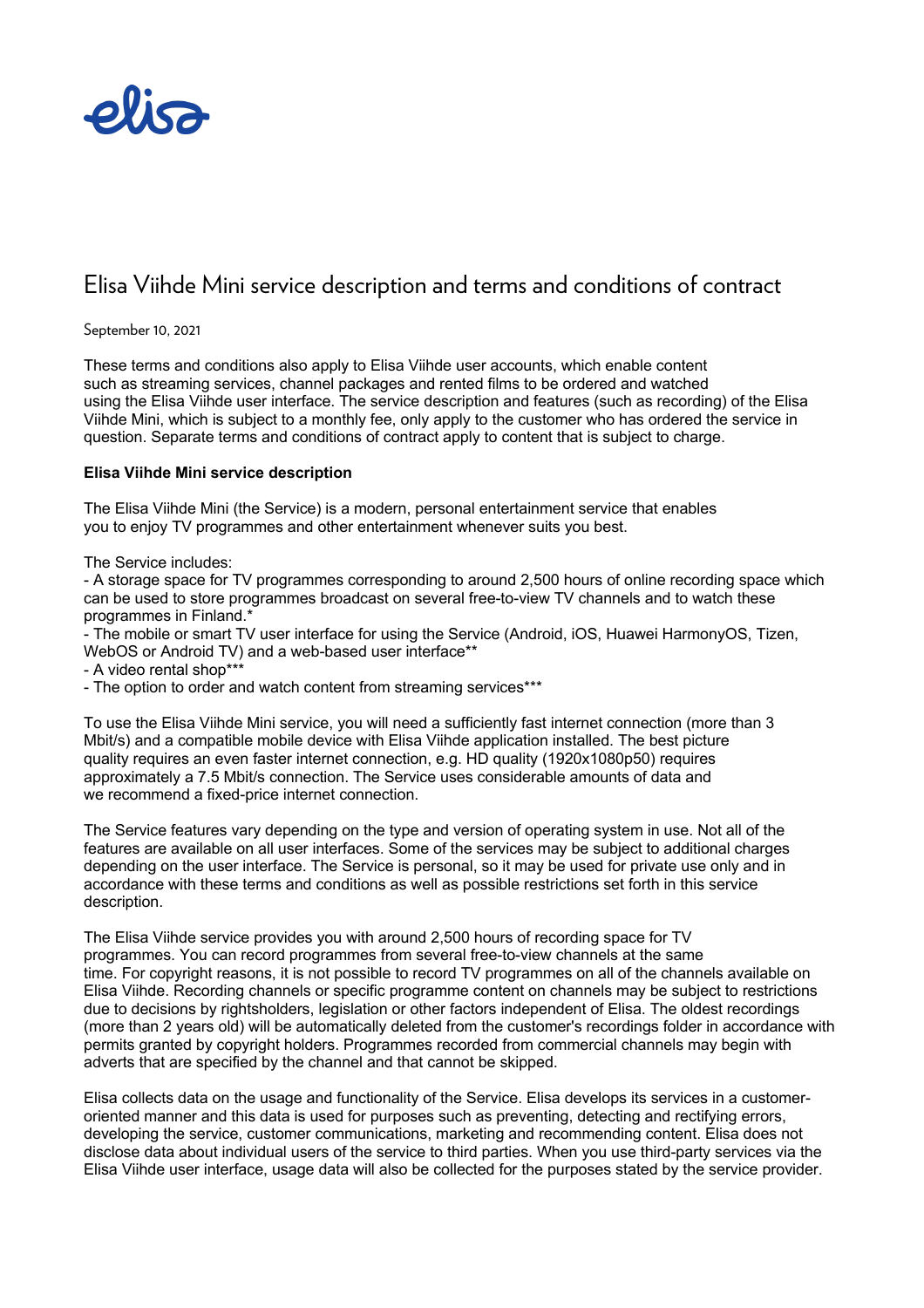*\* The channels that can be recorded and the retention time of recordings are subject to restrictions for copyright reasons, and changes outside Elisa's control may occur. \*\* Features may vary depending on the operating system, device and version. Use of the Service in private use is allowed via one or more user interfaces. Elisa is entitled to make changes demanded by copyright holders or for other reasons unattributable to Elisa*. *\*\*\* Service subject to an additional charge. Service availability varies depending on the user interface.*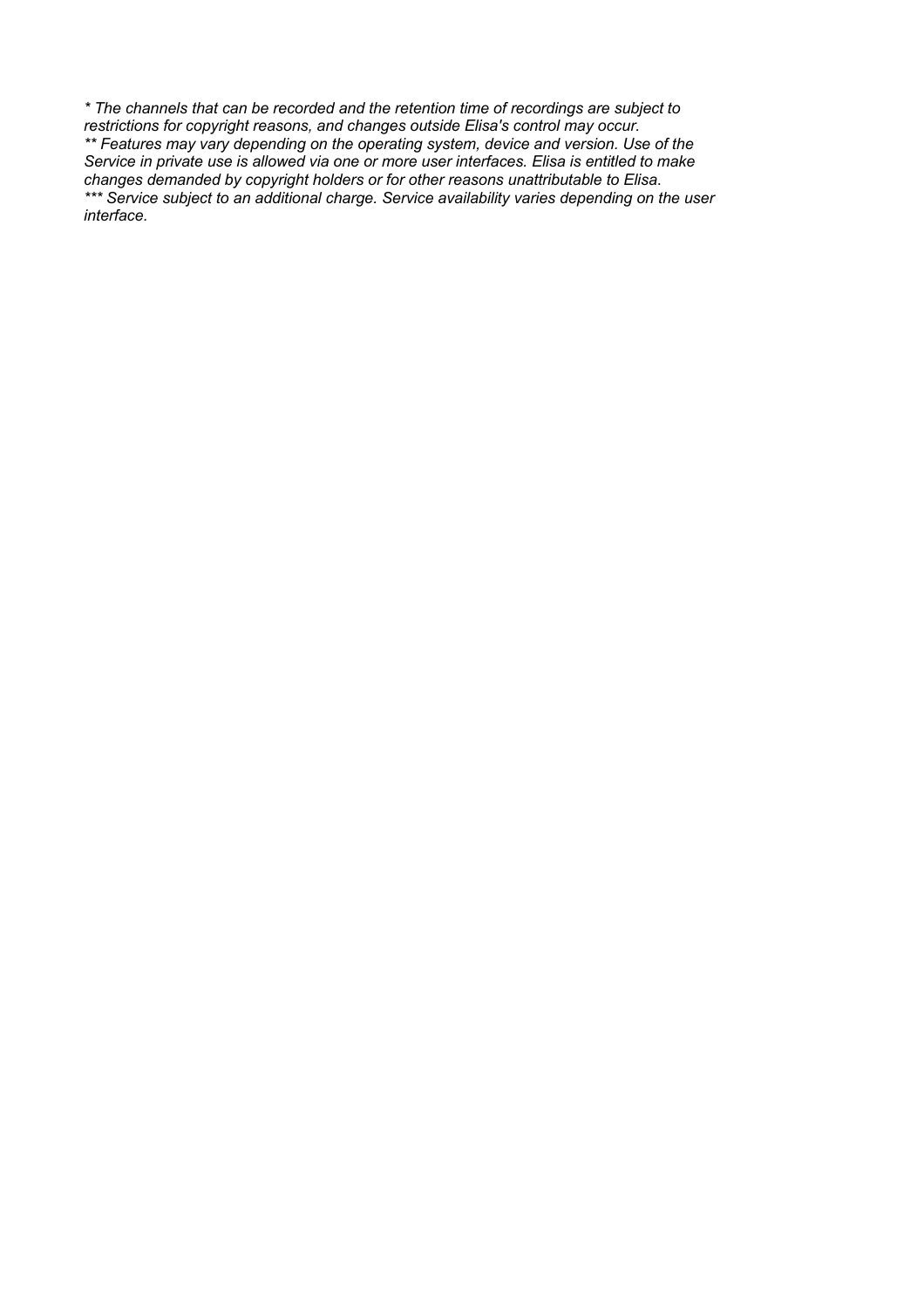# **Elisa Viihde Mini terms and conditions of contract**

# **1. General**

The Elisa Viihde Mini (hereinafter "the Service") can only be used for personal, private use. If the content of the agreement documents is contradictory, the following order of precedence will apply:

- The agreement and the terms and conditions of the sales campaign if applicable
- The service-specific terms and conditions
- The price list

# **2. Inception of the agreement**

By taking the Elisa Viihde Mini into use, registering for the Service, watching programmes using the Service or ordering the Service, you accept that these terms and conditions apply to using the Service and viewing content via the Service.

The agreement between Elisa Corporation and the customer takes effect when Elisa or a party authorised by Elisa has approved the customer's registration or order, for example by opening access to the Service or by providing the content ordered by the customer or an order confirmation. If the customer orders the Service using Elisa's online service or any other distance sales channel, a service agreement will take effect when the customer has received an order confirmation and the customer has not exercised his/her right to cancel within 14 days of receiving the order confirmation. However, the customer is not entitled to cancel orders for digital content on the Elisa Viihde service if provision of the content service has begun by virtue of the customer's order. Digital content includes films rented from Elisa Viihde.

# **3. Agreement duration and termination**

Unless otherwise agreed, the agreement is valid until terminated. The customer may terminate the ongoing agreement by informing Elisa. Upon termination, the customer can be charged up until the end of the current billing period and charges made for the billing period will not be refunded. In such a situation, the customer may use the service until the end of the billing period. However, a fixed term agreement cannot be terminated during the contractual period. If the customer terminates an agreement during a fixed term order period, the customer is obliged to pay for the services it has ordered until the end of the order periods.

The minimum order period for Services is one (1) month. The billing period is one (1) month. The fees will be charged during the billing period or when the minimum billing threshold has been reached.

If the customer does not comply with the terms and conditions of this agreement, Elisa is entitled to cancel the agreement at the customer's expense with immediate effect. Elisa is entitled to terminate an ongoing agreement by providing one (1) month's written notice.

# **4. Requirements for using the service**

The customer is responsible for purchasing and paying for components that are not part of the Service. These may include a subscription, a data transfer service or a device required for using the Service.

The Service requires an internet connection to function. The customer is responsible for the devices and network connections related to using the Service, as well as for ensuring that devices, browsers and other software are sufficiently secure, functional and compatible with the Services. Elisa is not responsible for services offered by third parties, the functionality of data communication networks or other functional parts, nor for any possible impacts of these on the functionality of the Services.

The availability of the Services may be restricted to certain geographical areas or devices. Elisa is entitled to automatically update the software belonging to the Service and to change software settings.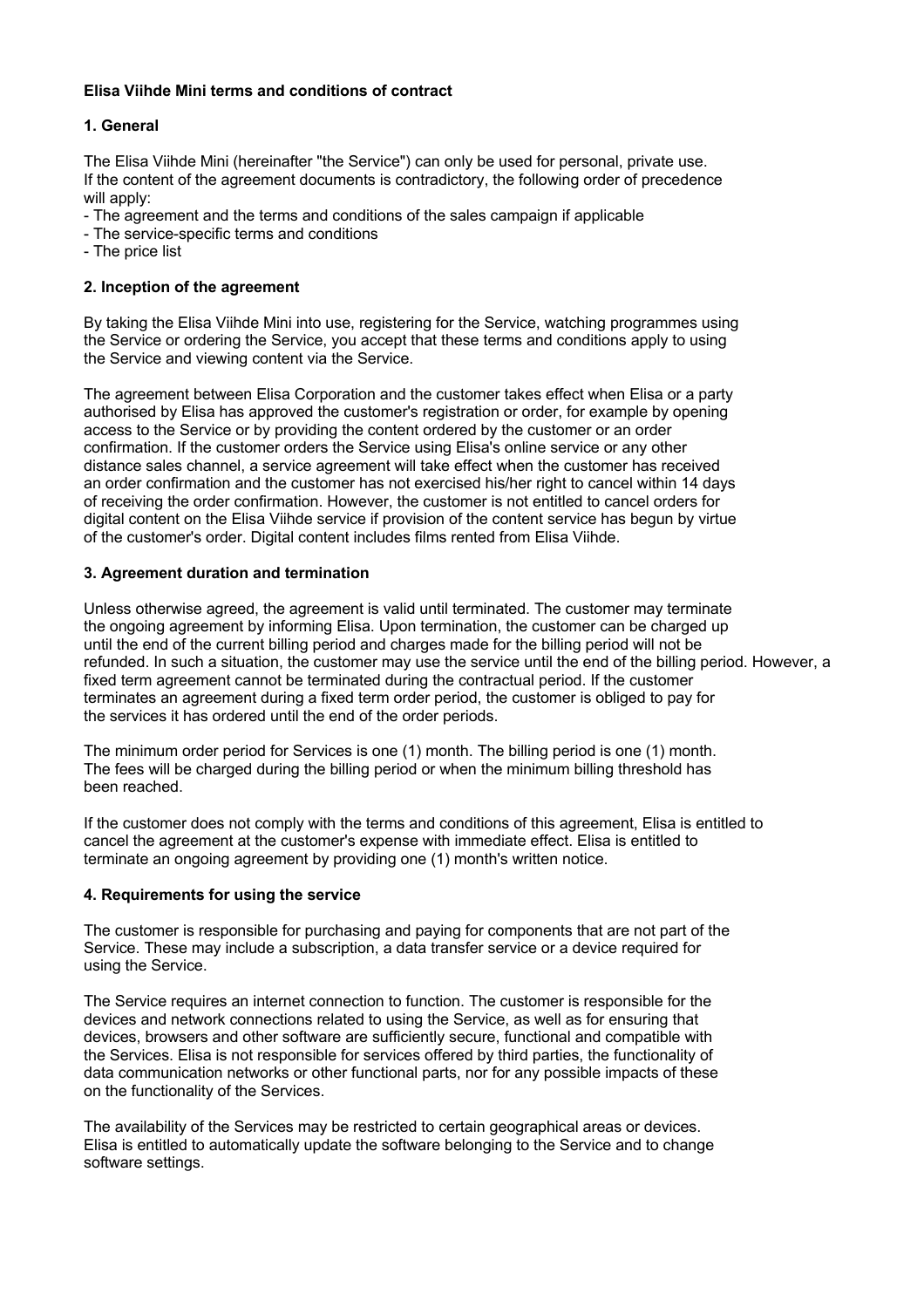## **5. Service content**

The Service content is specified in the service description. Elisa is entitled to provide the Service in the manner it considers best and to change the features and content of the Service or to remove parts thereof. Elisa constantly develops its services, so the content of the Service may change. The Service is personal, so any use thereof is allowed in accordance with these terms and conditions as well as possible restrictions set forth in this service description. The Service content may also change for copyright reasons if copyright holders do not grant rights to service features or alter or rescind rights they have granted. Some of the Service features are restricted for use in Finland only.

Recordings have a limited retention period on the Elisa Viihde Service. The retention period for recordings and restrictions related to channels or programme content may change during the contractual period. Elisa is entitled to make changes to the maximum retention period of recordings as demanded by copyright holders or for other reasons unattributable to Elisa. It is also entitled to make changes to restrictions related to channels and programme content during the contractual period.

Advertisements for Elisa and its partners may be shown on the Elisa Viihde service. The customer's recordings may include the TV channel's advertisements, which may differ from those shown when the programme was broadcast. Restrictions may apply to skipping advertisements.

The Service includes a news service, which provides the customer with regular, up-to-date information about customer benefits and offers available from Elisa and its partners or other parties selected by Elisa. The customer also receives information electronically – for example, by text message and email – and via the user interface. Elisa may update devices required for the service via remote management without providing notification.

Elisa may process customer details, as well as identification and location data, in accordance with applicable legislation and in the manner described in Elisa's description of its customer data file and its information security principles. Data may be disclosed under the conditions stipulated in legislation.

#### **6. Service development and services in an experimental phase**

Elisa constantly develops its services. Development involves experimentation and testing of various features. The Service may include functionality in trial use ("beta features"). Beta features may be available to customers at no extra charge but they are not included as services provided in accordance with the Elisa Viihde agreement. It is typical for such features in trial use to be available for a limited time only, so they may disappear without prior notification. The appearance of the Service may change as the Service is developed.

Elisa may temporarily suspend provision of the service or restrict the use of the service without the customer's consent if this is necessary for purposes such as maintenance work or information security. Such a suspension does not constitute an error in the Service.

#### **7. Service charges and ordering additional services**

The customer is obliged to pay the company fees in accordance with the prevailing price list or the price stated when the order was placed. One-off payments will not be refunded. The billing period is one (1) month. The fees will be charged during the billing period or when the minimum billing threshold has been reached.

In addition to the Service itself, the customer may order other services for an additional charge. Additional services related to the Service can only be ordered by the customer. The customer is liable for orders placed via the user interface and related payments. A fee is charged for services subject to additional fees. This fee will be charged as part of the monthly bill or when the order is placed.

If payment is late or unsuccessful the customer is obliged to pay penalty interest for late payment in accordance with the Interest Act, along with all of the costs incurred in collecting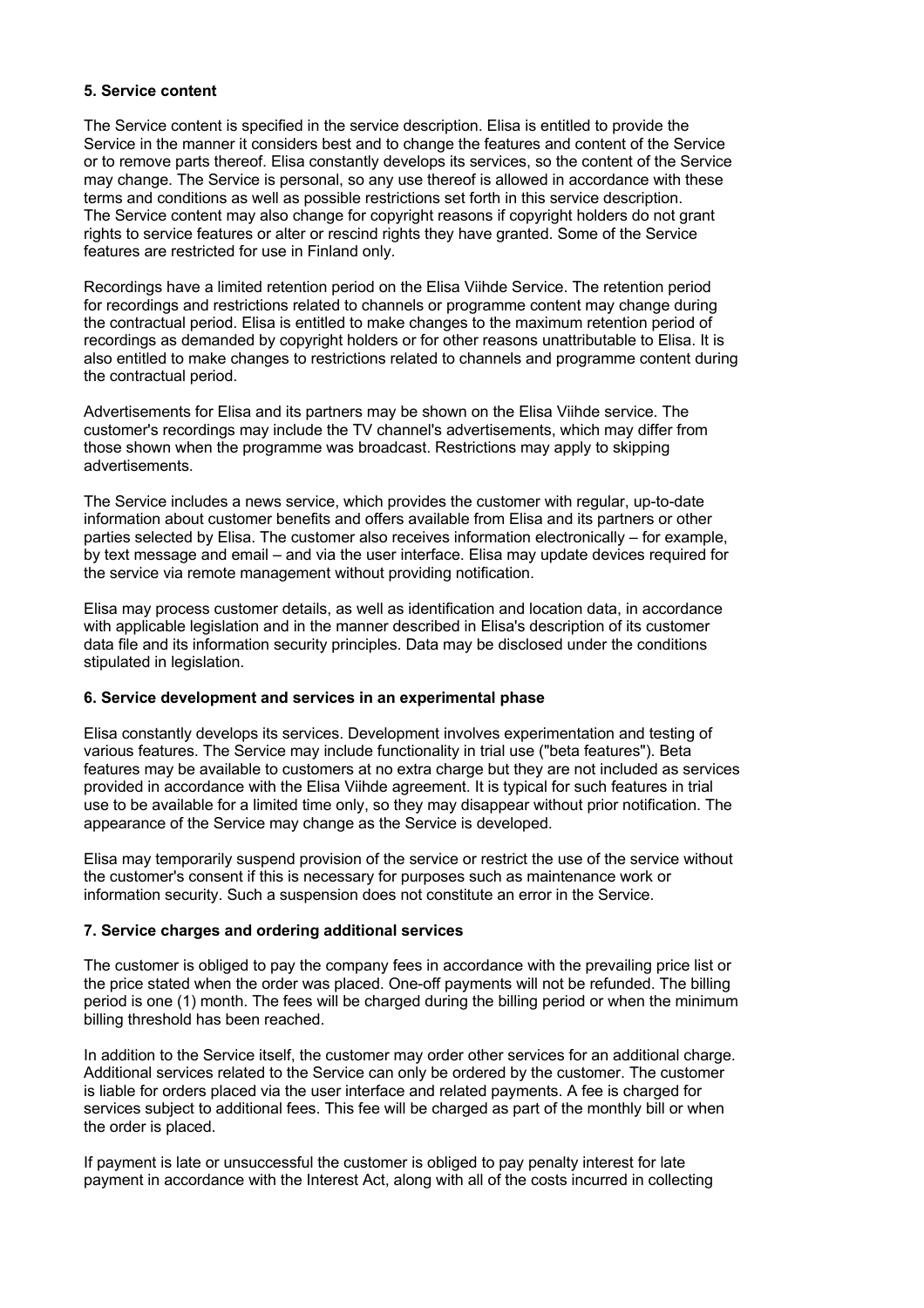the debt. Any complaints about bills must be made before the due date of the bill. In the event of a dispute regarding a bill, the undisputed amount must be paid by the due date. Elisa is entitled to close services ordered by the customer if the customer has not paid his/her bill despite receiving payment reminders or if it has not been possible to debit the fee from the customer's account or credit card. Elisa is entitled to charge a fee for sending payment reminders as per the price list.

Elisa is entitled to change the fees. Changes to non-recurring fees are stated in the price list or otherwise stated when the order is placed. The customer is informed of changes to regularly recurring fees one month in advance.

### **8. Customer's responsibility for devices and user accounts belonging to the Service**

The customer's responsibility for devices, user accounts and passwords belonging to the Service begins when the customer receives them. The user accounts and passwords related to the Service are personal and they are for private use only. The Customer is responsible for the appropriate use of the user account and password. It is forbidden to disclose usernames and passwords to unauthorised third parties. The customer must inform Elisa immediately if a third party has gained knowledge of a username or password related to the Service.

## **9. Copyright restrictions related to the Service and its use**

The Elisa Viihde service is intended for the customer's private use only. The Service content cannot be used for public presentation or distribution to an audience. The customer is not entitled to copy content from the service in contravention of legislation of the terms and conditions of use, nor to hand over any such copies to other parties. The customer must not use the Service as part of its own services, products or business activities and it must not sell on Services provided by Elisa.

The intellectual property rights related to Elisa's services and products belong to Elisa or third parties, such as the software owner. Elisa grants the customer restricted rights to use the Service in accordance with the agreement for the duration of the contractual period, as well as to use software provided on the basis of the agreement as part of the Service for the agreed purpose only.

If the customer breaches these conditions, Elisa is entitled to block access to the Service or terminate the agreement with immediate effect.

#### **10. Use of data and cookies**

Elisa collects data on the usage and functionality of the Service. Elisa develops its services in a customer-oriented manner and this data is used for purposes such as preventing, detecting and rectifying errors, developing the service, customer communications, marketing and recommending content. Elisa does not disclose data about individual users of the service to third parties. When you use third-party services via the Elisa Viihde user interface, usage data will also be collected for the purposes stated by the service provider.

To make the Services easier to use, faster and easier to monitor, cookies may occasionally be transferred to the customer's device or part of the application used by the customer may contain equivalent technology that enables data to be collected on matters such as how and when the Services are used. The customer may block cookies by changing the settings on his/her browser or device so the browser does not accept stored data. The customer accepts that blocking cookies or the use of equivalent technologies may impact the Services or prevent them from being used.